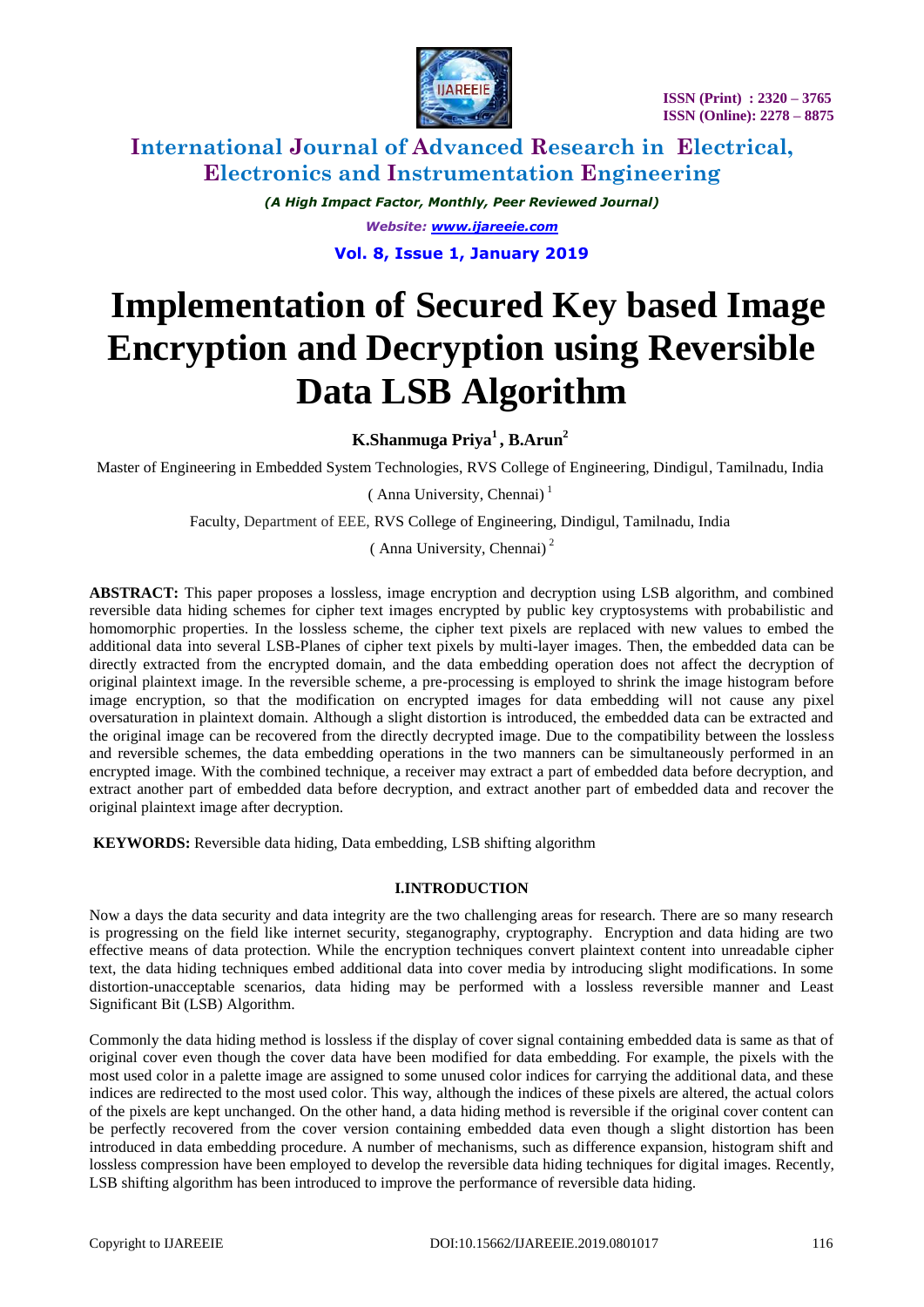

### *(A High Impact Factor, Monthly, Peer Reviewed Journal)*

*Website: [www.ijareeie.com](http://www.ijareeie.com/)*

## **Vol. 8, Issue 1, January 2019**

In this project the reversible data hiding and LSB shifting algorithms are used. In the reversible scheme, a preprocessing is employed to shrink the image histogram, and then each pixel is encrypted with additive homomorphic cryptosystem by the image provider. When having the encrypted image, the data-hider modifies the cipher text pixel values to embed a bit-sequence generated from the additional data and error-correction codes. Due to the homomorphic property, the modification in encrypted domain will result in slight increase/decrease on plaintext pixel values, implying that a decryption can be implemented to obtain an image similar to the original plaintext image on receiver side. Because of the histogram shrink before encryption, the data embedding operation does not cause any overflow/underflow in the directly decrypted image. Then, the original plaintext image can be recovered and the embedded additional data can be extracted from the directly decrypted image.

The LSB shifting algorithm is applied here on the encrypted image and on the input data which is to be secured. Here Least Significant Bits are shifted the shifting process is same as an 8-bit shift register of Parallel input and serial output method (PISO). The bit shifting is performed according to the clock cycle, each bit require one clock cycle to complete their shifting process. Data embedding is the very important process in our project. Here the Pixels are selected based on the Pixel ratio which depends on the input image and cipher text size. Due to this data embedding based on pixel ratio it's possible to get the encrypted image as same as the input image.

In the reversible scheme, a histogram shrink is realized before encryption so that the modification on encrypted image for data embedding does not cause any pixel oversaturation in plaintext domain. Although the data embedding on encrypted domain may result in a slight distortion in plaintext domain due to the homomorphic property, the embedded data can be extracted and the original content can be recovered from the directly decrypted image.The marked image generated by this method versus the original image is guaranteed to be above 48 dB. This lower bound of PSNR is much higher than that of all reversible data hiding techniques reported in the literature.

#### **II. LITERATURE REVIEW**

### **REVERSIBLE IMAGE DATA HIDING WITH CONTRAST ENHANCEMENT**

Hao-Tian Wu, Member, IEEE, Jean-Luc Dugelay, Fellow, IEEE, and Yun-Qing Shi, Fellow, IEEE

A novel reversible data hiding (RDH) algorithm is proposed for digital images. Instead of trying to keep the SNR value high, the proposed algorithm enhances the contrast of a host image to improve its visual quality. The highest two bins in the histogram are selected for data embedding so that histogram equalization can be performed by repeating the process. The side information is embedded along with the message bits into the host image so that the original image is completely recoverable. The proposed algorithm was implemented on two sets of images to demonstrate its efficiency.

## **REVERSIBLE DATA HIDING**

Zhicheng Ni, Yun-Qing Shi, Nirwan Ansari, and Wei Su,IEEE transactions on circuits and systems for video technology, vol. 16, no. 3, march 2006.

A novel reversible data hiding algorithm, which can recover the original image without any distortion from the marked image after the hidden data have been extracted, is presented in this paper. This algorithm utilizes the zero or the minimum points of the histogram of an image and slightly modifies the pixel grayscale values to embed data into the image. It can embed more data than many of the existing reversible data hiding algorithms. It is proved analytically and shown experimentally that the peak signal-to-noise ratio (PSNR) of the marked image generated by this method versus the original image is guaranteed to be above 48 dB. This lower bound of PSNR is much higher than that of all reversible data hiding techniques reported in the literature.

#### **III. PROPOSED SYSTEM**

The proposed system of this paper is shown below; here the LSB algorithm and reversible byte loading are added,

The proposed diagram contains the image to hex data conversion block, this block is used to convert the input image in to hex data. it will generate RGB value of 8-bit, totally it contains 24 bit output, here the 24 bit output will be loaded to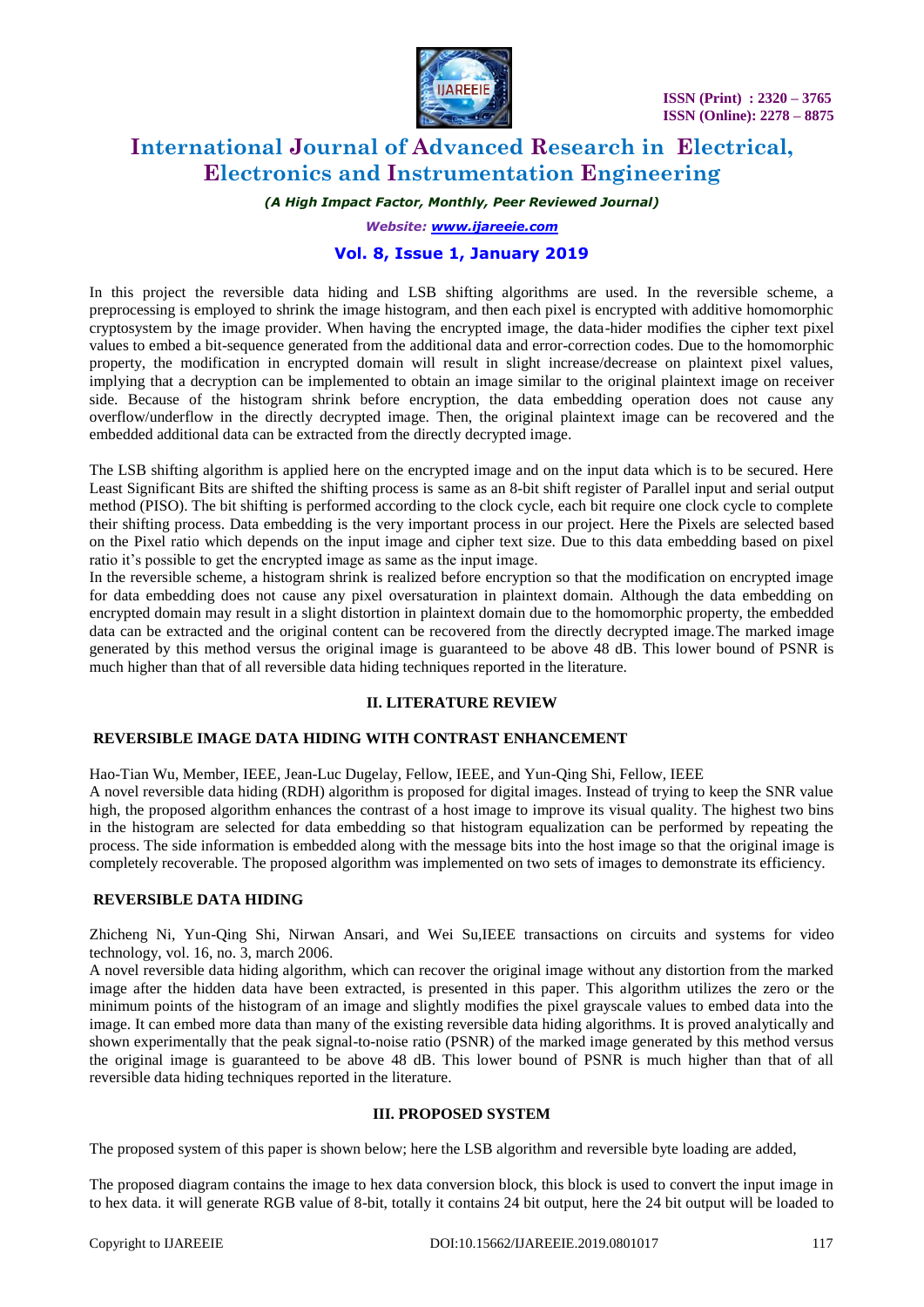

*(A High Impact Factor, Monthly, Peer Reviewed Journal)*

*Website: [www.ijareeie.com](http://www.ijareeie.com/)*

# **Vol. 8, Issue 1, January 2019**

buffer memory and then the data is applied to the Data embedding block, the data embedding block is designed based on reversible data shifting and LSB algorithm, it will read the data from Cipher Text to image/data block, after embedding the hex data will be converted to image.



Fig .3.1 Block Diagram of Proposed System

#### **DATA EMBEDDING**

The data embedding block is designed using LSB algorithm and bit reversible shifting, the architecture is shown below,



Fig.3.2 Block Diagram of Data Embedding

In the above block diagram the cipher text of key data is read by Byte reversible, and it will generate the output of 8-bit in reversible order, which means if the input is 48h it's equivalent of "01001000" in binary, after reversible the order of the output is "00010010" i.e. 12h. The LSB bit shifting block is same as a 8-bit shift register of Parallel input and serial output method (PISO) the diagram is shown below,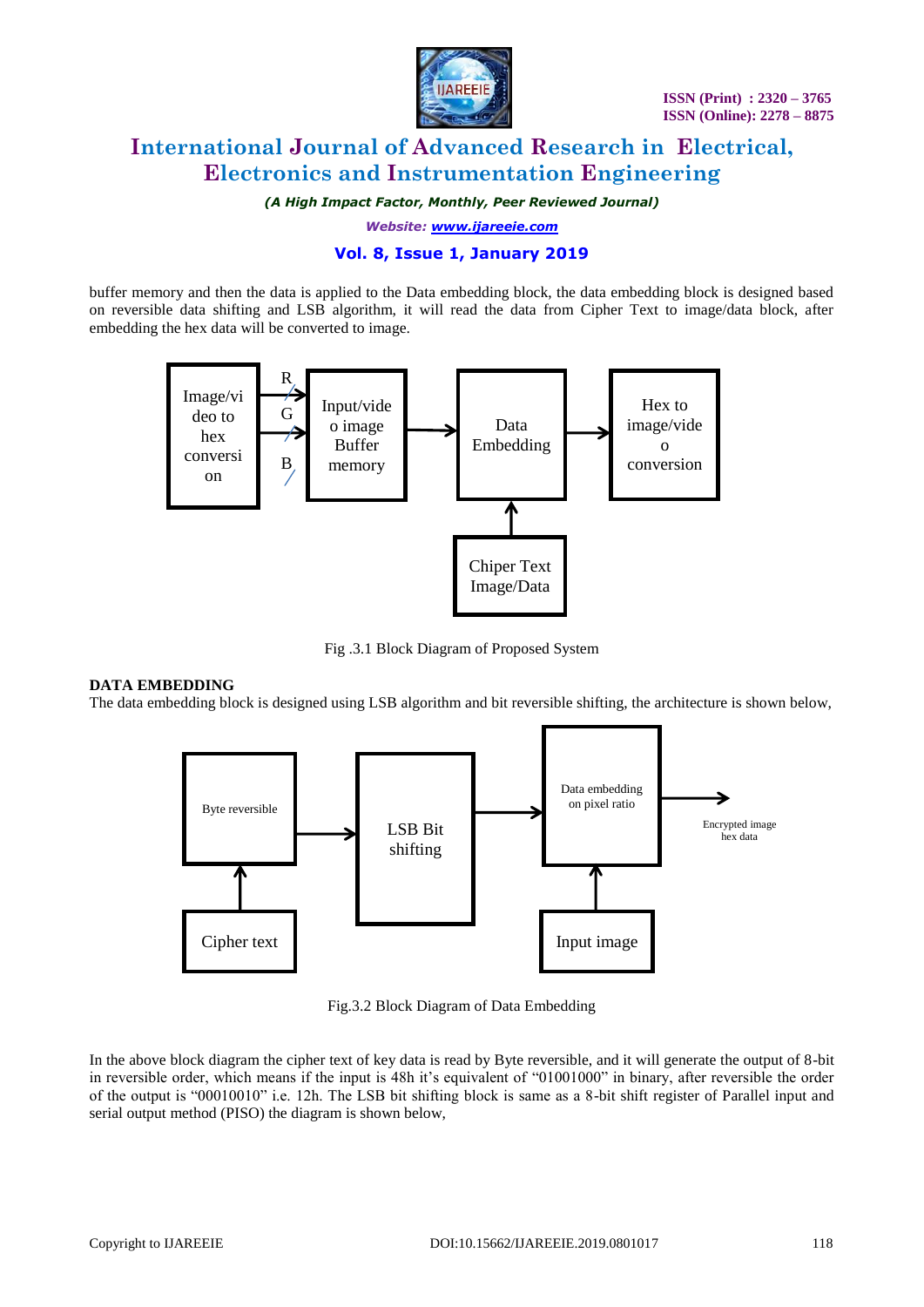

*(A High Impact Factor, Monthly, Peer Reviewed Journal) Website: [www.ijareeie.com](http://www.ijareeie.com/)*

**Vol. 8, Issue 1, January 2019**



Fig. 3.3 8-bit shift register of Parallel input and serial output method

Here the bit shifting is performed according to the clock cycle, each bit require one clock cycle to complete their shifting process. The process continues for the remaining bits in the input. The output of the LSB shifting block is applied to the data embedding block here the output of previous block is embedded according to the pixel ratio. Here we are selecting the Pixels based on the Pixel ration which depends on the input image and cipher text size.

## **ADVANTAGES OF PROPOSED SYSTEM**

- Reduced distortion
- LSB bit shifting
- Ratio based pixel selection

## **IV. EXISTING SYSTEM**

Encryption and data hiding technique are two effective means of data protection. While the encryption techniques convert plaintext content into unreadable ciphertext, the data hiding techniques embed additional data into cover media by introducing slight modifications. In some distortion-unacceptable scenarios, data hiding may be performed with a lossless or reversible manner.



Fig.4. The above diagram contains, the original image is

The input image data of hex values, it will be using to convert JPEG image to hex data conversion, which means every JPEG file contain header and data, we are read the data (ASCII) in the image file and the data to be converted into HEX value, and it will be stored it into the memory buffer. After memory filling the data to be read and given to the Data-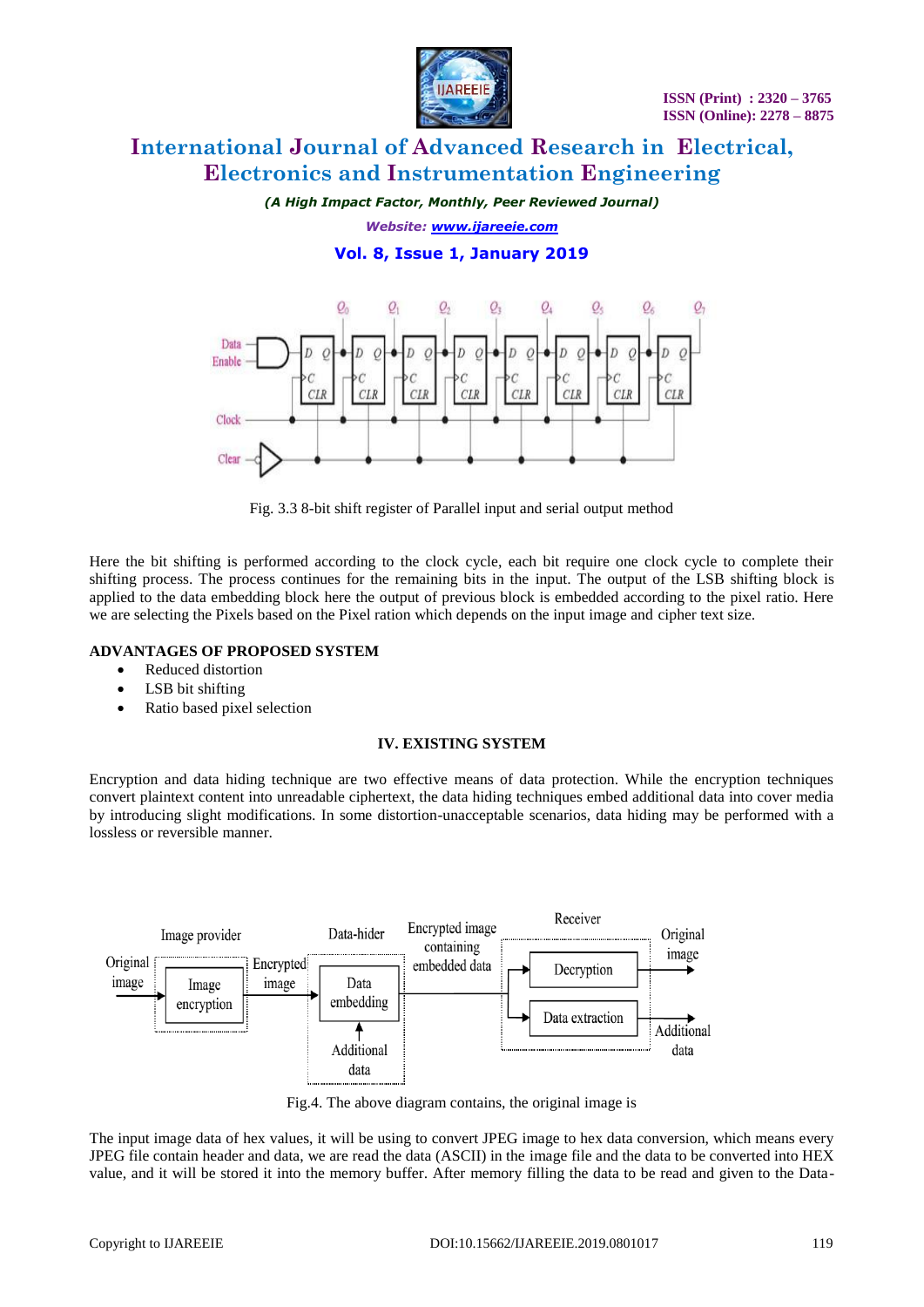

*(A High Impact Factor, Monthly, Peer Reviewed Journal)*

*Website: [www.ijareeie.com](http://www.ijareeie.com/)*

## **Vol. 8, Issue 1, January 2019**

hider, here we are adding the additional data i.e. the key data of image encryption, here the LSB byte loading technique will be handled and it will be loaded by random of 8-pixel's once. The decryption part of diagram is vice versa.

#### **V. REVERSIBLE DATA HIDING ALGORITHM**

Reversible data hiding (RDH) approach in image processing is an innovative technique, where the information related to original cover recovered lossless approach, this lossless data extraction is done once the extraction of embedded message is successfully completed. The applications related to reversible data hiding are medical imagery, military imagery and law forensics, where no distortion of the original contents is allowed.

#### **VI. LEAST-SIGNIFICANT BIT (LSB) TECHNIQUE**

The least significant bit of some or all of the bytes inside an image is changed to a bit of the secret message. Digital images are mainly of two types (i) 24 bit images and (ii) 8 bit images. In 24 bit images we can embed three bits of information in each pixel, one in each LSB position of the three eight bit values. Increasing or decreasing the value by changing the LSB does not change the appearance of the image; much so the resultant stego image looks almost same as the cover image. In 8 bit images, one bit of information can be hidden.

The hidden image is extracted from the stego-image by applying the reverse process. If the LSB of the pixel value of cover image  $C(i,j)$  is equal to the message bit m of secret massage to be embedded,  $C(i,j)$  remain unchanged; if not, set the LSB of C(i, j) to m. The message embedding procedure is given below

 $S(i,j) = C(i,j) - 1$ , if  $LSB(C(i,j)) = 1$  and  $m = 0$ 

 $S(i,j) = C(i,j)$ , if  $LSB(C(i,j)) = m$ 

 $S(i,j) = C(i,j) + 1$ , if  $LSB(C(i,j)) = 0$  and m = 1

where  $LSB(C(i, j))$  stands for the LSB of cover image  $C(i,j)$  and m is the next message bit to be embedded.  $S(i,j)$  is the stego image.

As we already know each pixel is made up of three bytes consisting of either 1 or a 0.

#### **DATA EMBEDDING**

The embedding process is as follows. Inputs: Cover image, stego-key and the text file Output: stego image

#### **PROCEDURE**

Step 1: Extract the pixels of the cover image.

- Step 2: Extract the characters of the text file.
- Step 3: Extract the characters from the Stego key.
- Step 4: Choose first pixel and pick characters of the Stego key and place it in first component of pixel.

Step 5: Place some terminating symbol to indicate end of the key. 0 has been used as a terminating symbol in this algorithm.

Step 6: Insert characters of text file in each first component of next pixels by replacing it.

- Step 7: Repeat step 6 till all the characters has been embedded.
- Step 8: Again place some terminating symbol to indicate end of data.

Step 9: Obtained stego image

### **VII. ENCRYPTION ALGORITHM**

- 1. Initially reading the file of JPEG and converted it's to RAW Data Conversion with support of MATLAB
- 2. After Data conversion, the RAW Data format to store into the Memory module of input data memory, Parallely the same process will be done it for key data memory but it's a normal data.
- 3. Then Read the input data memory and it to be loaded input output memory.